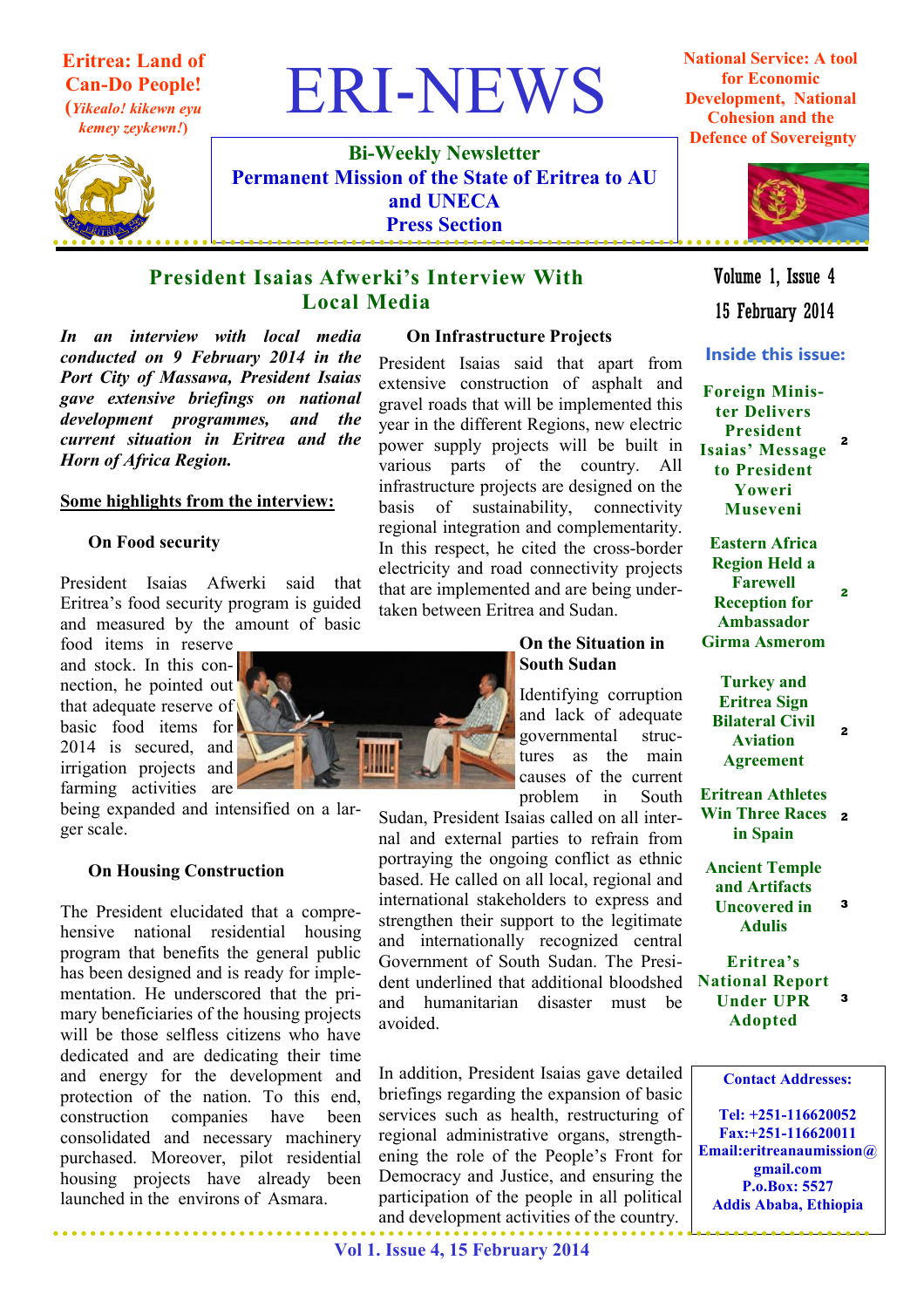## Foreign Minister Delivers President Isaias' Message to President Yoweri Museveni

Foreign Minister Osman Saleh delivered, on 12 February, President Isaias Afwerki's message to President Yoweri Museveni of Uganda. The President's message mainly focused on bilateral and regional issues.

Upon receiving the message, President Yoweri Museveni lauded President Isaias' commitment to enhance the existing relations between the two countries as well as for the promotion of peace and

## Eastern Africa Region Held a Farewell Reception for Ambassador Girma Asmerom

On 11th February 2014, Ambassadors and Diplomats of the Eastern Africa Region based in Addis Ababa organized a farewell reception in honor of Ambassador Girma Asmerom, Permanent Representative of Eritrea to the African Union and UNECA.

On the occasion, H.E. Mr. Mull S. Katende Ambassador of Uganda and Dean of the Eastern Africa Region and H.E. Prof. Joseph Nsengimana, Ambassador of Rwanda and Deputy Dean presented a token gift to Ambassador Girma on behalf of the Region.



Moreover, H.E. Mr. Hamadi Meimou, Ambassador of Mauritania and the Chairperson of the Permanent Representatives Committee (PRC) of AU, H.E Dr. Andrew Mtetwa, Ambassador of Zimbabwe and Dean of the Southern Africa Region; H.E. Mr. Andrew G. Bangali, Ambassador

the Western Africa Region also On 11 February 2014, Representagraced the farewell reception with tives of the Governments of Turkey of Sierra Leone and Deputy Dean of their presence .



Amb. Girma meeting with H.E. Erastus Mwencha

On the  $4<sup>th</sup>$  and  $10<sup>th</sup>$  of February 2014, Ambassador Girma met with H.E. Mr. Erastus Mwencha, Deputy Chairperson of the African Union Commission and Dr. Carlos Lopes, Executive Secretary of UNECA, respectively, and thanked them for the cooperation they showed him and the Eritrean Permanent Mission to the AU and ECA.

Having completed his tour of duty as Permanent Representative of Eritrea to the African Union and UNECA, Ambassador Girma Asmerom left Addis Ababa on 14 February 2014. He will soon assume his new post as the Permanent Representative of Eritrea to the United Nations in New York.

## Turkey and Eritrea Sign Bilateral Civil Aviation Agreement

and Eritrea signed bilateral Civil Aviation Agreement in Asmara. H.E. Firat Sunel, Turkish Ambassador to Eritrea indicated that the Agreement will pave the way for Turkish Airlines to start scheduled flights to and from Asmara.

## Eritrean Athletes Win Three Races in Spain

World Half Marathon record holder Eritrean Zersenay Tadesse and his fellow countryman, Amanuel Mesel, won first and second places at the Grand Prix de Caceres Cross Country held in Spain on 09 February 2014.

A week before that, on  $2^{nd}$ February, Kidane Tadesse (Zersenay's younger brother) won the 55th Marathon Competition held in Madrid, Spain reaching the finish line ahead of last year's winner José and Alvaro Lozano.

Another Eritrean athlete, Samuel Tsegai stood first in the 10,000 meters race that took place on the 2<sup>nd</sup> of February in Valladolid, Spain.



Vol 1. Issue 4, 15 February 2014